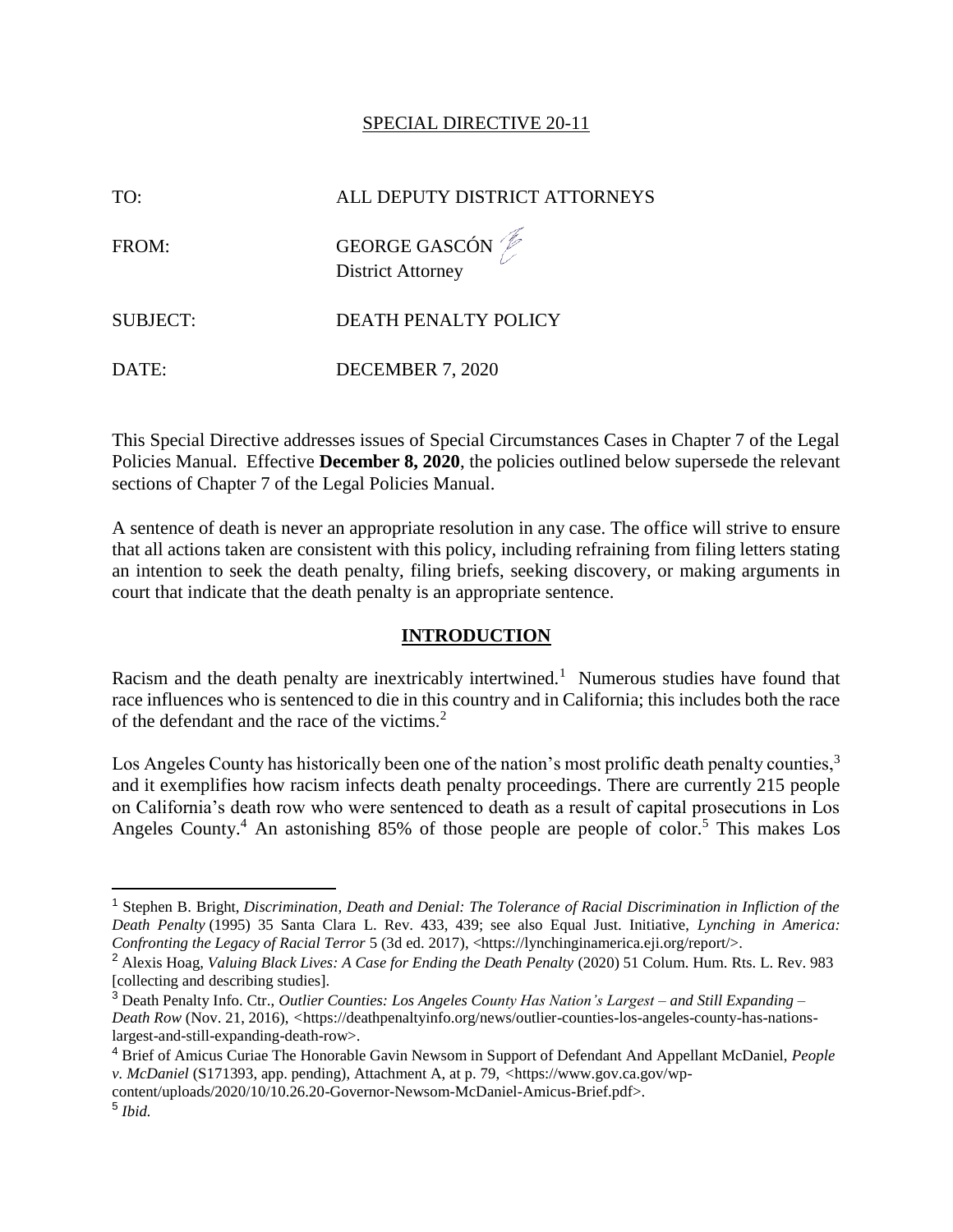Angeles County an outlier even within the state's flawed system; the rest of California's death row is populated by 59% people of color. $6$ 

In light of its unequal application to people of color, the death penalty inflicts an extraordinary amount of harm to the moral authority of our justice system. In addition, the death penalty serves no penological purpose as state sanctioned killings do not deter crime,<sup>7</sup> and any retributive value of the death penalty is undermined by California's dysfunctional death penalty system. California has executed 13 people since 1978, while over 11 times that number of people have died of other causes awaiting execution.<sup>8</sup>

The death penalty is also costly and makes no fiscal sense from the prospective of public safety. The strains upon the state's and the county's financial health are extraordinary. Los Angeles can no longer waste huge taxpayer resources to pursue the death penalty when so many needs are unmet. California has spent more than \$5 billion since 1978 prosecuting death penalty cases, defending death judgments, and maintaining a death row that houses approximately 712 people.<sup>9</sup> These funds are better spent on programs that improve the quality of life and safety of the Los Angeles County community. A majority of Los Angeles County residents agree.<sup>10</sup>

Finally, by imposing the death penalty, there is a real risk of executing innocent people. According to a peer-reviewed study published in the National Academy of Sciences, one in 25 people sentenced to death in the United States from 1973 to 2004 was erroneously convicted.<sup>11</sup> This "conservative estimate"<sup>12</sup> would mean that at least 9 people currently on death row who were convicted in Los Angeles County are innocent. Maintaining a system of capital punishment when

 $\overline{a}$ 

<sup>6</sup> *Ibid.*

<sup>7</sup> Michael L. Radelet & Traci L. Lacock, *Do Executions Lower Homicide Rates: The Views of Leading Criminologists*, (2009) 99 Journal of Criminal Law and Criminology 489, 501 ["88.2% of the polled criminologists do not believe that the death penalty is a deterrent"]; National Research Council of the National Academies, *Deterrence and the Death Penalty*, 70-71 (Daniel S. Nagin & John V. Peppers eds., 2012) [finding deterrent effect as justification for capital punishment is "patently not credible" based on meta-analysis of studies conducted].

<sup>&</sup>lt;sup>8</sup> Cal. Dept. of Corr. & Rehab, *Condemned Inmates Who Have Died Since 1978*, <https://www.cdcr.ca.gov/capitalpunishment/condemned-inmates-who-have-died-since-1978/>.

<sup>9</sup> Judge Arthur L. Alarcón and Paula M. Mitchell, *Costs of Capital Punishment in California: Will Voters Choose Reform this November?* (2012) 46 Loy. L.A. L. Rev. S1 [concluding that California had spent over \$4 billion on the death penalty from 1978-2011 and estimating that the state's death penalty system costs approximately \$184.2 million annually]; Cal. Dep't of Corr. & Rehab., *Condemned Inmate List (Secure*) (Nov. 16, 2020), https://www.cdcr.ca.gov/capital-punishment/condemned-inmate-list-secure-request/ (listing 712 people on death row).

<sup>10</sup> Rachel Lawler, Public Policy Institute of California, *Is Momentum Growing to End California's Death Penalty?*, (Apr. 9 2019), https://www.ppic.org/blog/is-momentum-growing-to-end-californias-death-penalty/ [polling data that 62% of Los Angeles County voters prefer life in prison over the death penalty]; California Secretary of State, November 8, 2016 General Election – Statement of Vote, State Ballot Measures p. 71, < https://elections.cdn.sos.ca.gov/sov/2016-general/sov/65-ballot-measures-formatted.pdf> [52.3% of Los Angeles County voters voted in favor of Proposition 62 in 2016]; California Secretary of State, November 6, 2012 General Election – Statement of Vote, State Ballot Measures p. 67, <https://elections.cdn.sos.ca.gov/sov/2012-general/15 ballot-measures.pdf> [54.5% of Los Angeles voters voted in favor of Proposition 34 in 2012].

<sup>11</sup> Samuel R. Gross, Barbara O'Brien, Chen Hu, & Edward H. Kennedy, *Rate of false conviction of criminal defendants who are sentenced to death*, 111 Proceedings of the National Academy of Sciences of the United States of America 7230-7235 (2014), <https://www.pnas.org/content/pnas/111/20/7230.full.pdf>.

<sup>12</sup> *Id*. at p. 7234.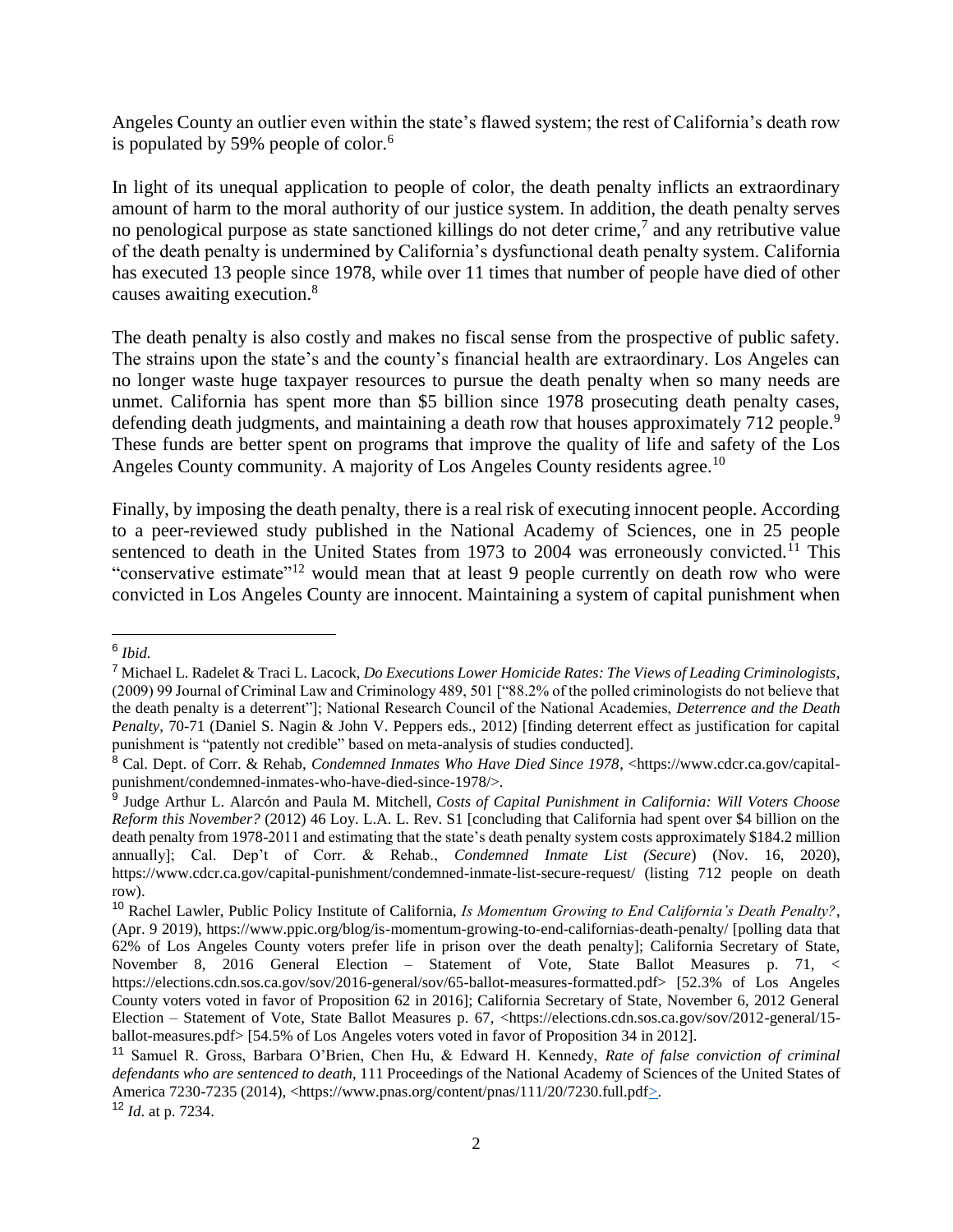there is a significant risk that an innocent person will be executed is intolerable. (See policy memo on Conviction Integrity for additional steps that will be taken related to innocence issues.)

The immediate steps detailed below recognize that it is essential to communicate with victims' family members and other stakeholders in order to conduct a thorough review of every case in which this office previously made a decision to seek the death penalty and those cases in which this office previously obtained death judgments. Victims' family members deserve the utmost care and consideration, and it is critical for this office to provide information and services to them and to ensure that their voices are heard. (See policy memo on Victims' Services for additional steps that will be taken related to the needs of victims.)

# **THE USE OF THE DEATH PENALTY AT TRIAL**

In any case charged from this day forward, the District Attorney's Office will not seek the death penalty. In any case currently charged with special circumstances that does not fall into the categories listed below, the case shall now proceed as a non-death penalty case. The Special Circumstance Committee is hereby permanently disbanded.

The following specific policies apply to all filed cases where a letter of intent to seek the death penalty has been filed or verbally noticed in court, or a jury has returned a verdict of death.

- 1. All Deputy District Attorneys are to request a continuance of at least 30 days to enable the District Attorney or his designee, to review the case. If a deadline cannot be continued, the Deputy District Attorney shall immediately notify the District Attorney or his designee No new briefs or documents will be filed in these cases without direct approval from the District Attorney or his designee.
- 2. Further instructions will be provided on a case-by-case basis.

## **CASES WITH A JUDGEMENT OF DEATH ARISING OUT OF LOS ANGELES COUNTY**

The District Attorney's Office will not seek an execution date for any person sentenced to death.

The District Attorney's Office will not defend existing death sentences and will engage in a thorough review of every existing death penalty judgment from Los Angeles County with the goal of removing the sentence of death. The Office will continue to defend validly obtained convictions in all cases where the evidence supports the conviction beyond a reasonable doubt, consistent with the policies established for conviction integrity review.

Consistent with this policy, in any post-conviction case in which the District Attorney is counsel for the People of the State of California in record correction proceedings or counsel or co-counsel for the Secretary of the Department of Corrections and Rehabilitation in post-conviction proceedings, the following specific policies apply: